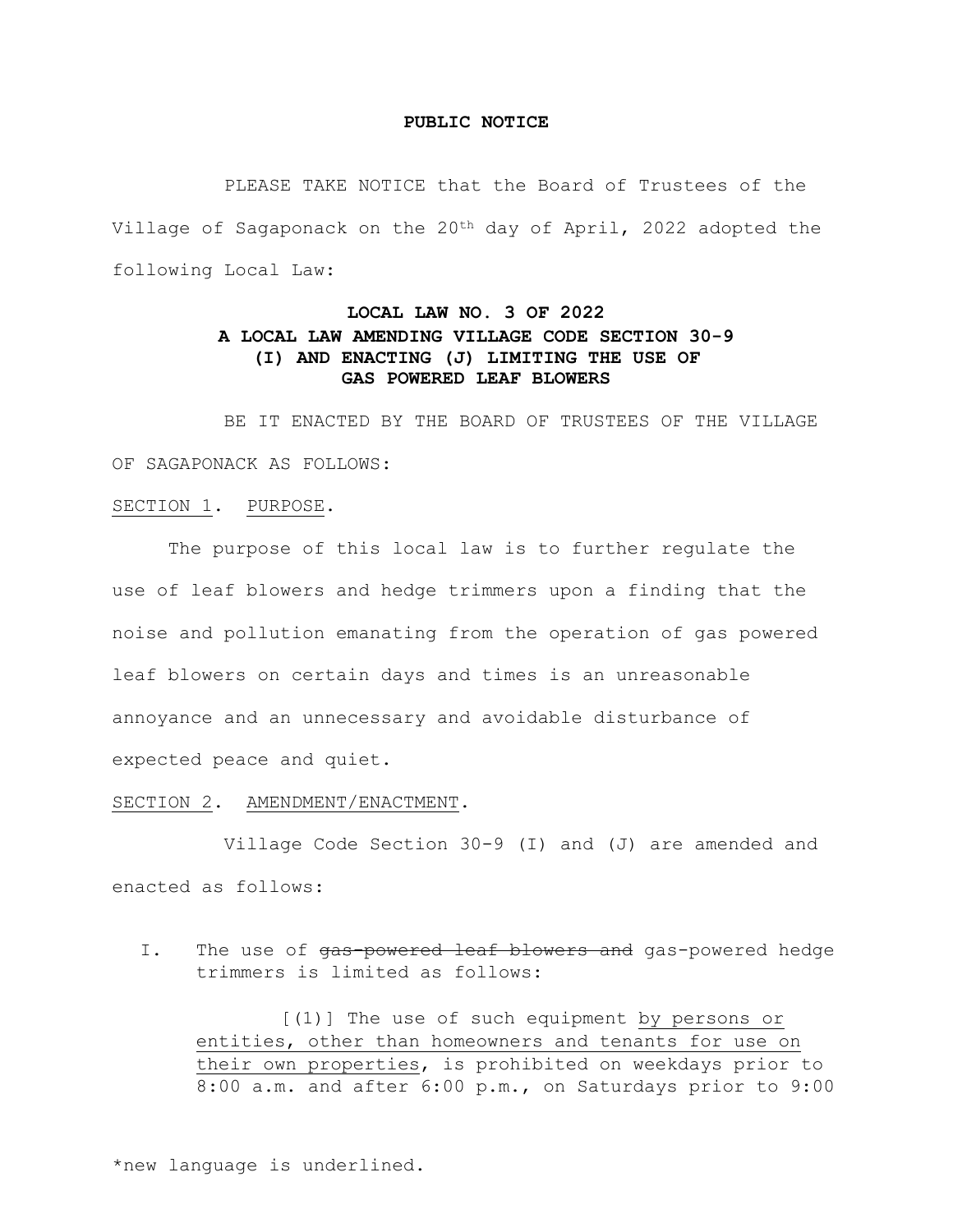a.m. and after 1:00 p.m. and all day on Sundays and all federal and state holidays.

 [(2) The prohibitions herein apply to any use of such equipment by one or more independent contractors or employees working pursuant to an oral or written agreement or understanding for compensation and do not apply to a homeowner's or tenant's personal use of such equipment on his/her/its private property.]

# J. The use of gas-powered leaf blowers is limited as follows:

 The use of such equipment shall be prohibited from May 20<sup>th</sup> through September 20<sup>th</sup>. For the balance of the year, such equipment is prohibited on Mondays through Thursdays prior to 8:00 a.m. and after 6:00 p.m., on Fridays prior to 8:00 a.m. and after 5:00 p.m., on Saturdays prior to 9:00 a.m. and after 1:00 p.m. and all day on Sundays and all federal and state holidays. The foregoing prohibitions do not apply to homeowners, tenants and businesses engaged in commercial agricultural work for use on their own properties.

## SECTION 3. SEQRA.

This is a Type II action under 6 NYCRR  $$617.5(C) (26)$ . SECTION 4. SEVERABILITY.

 Should any part or provision of this local law be decided by the courts to be unconstitutional or invalid, such decision shall not affect the validity of the local law as a whole nor any part thereof other than the part so decided to be unconstitutional or invalid.

### SECTION 5. EFFECTIVE DATE.

 This local law shall take effect immediately upon filing with the Secretary of State as provided by law.

 $- 2 -$